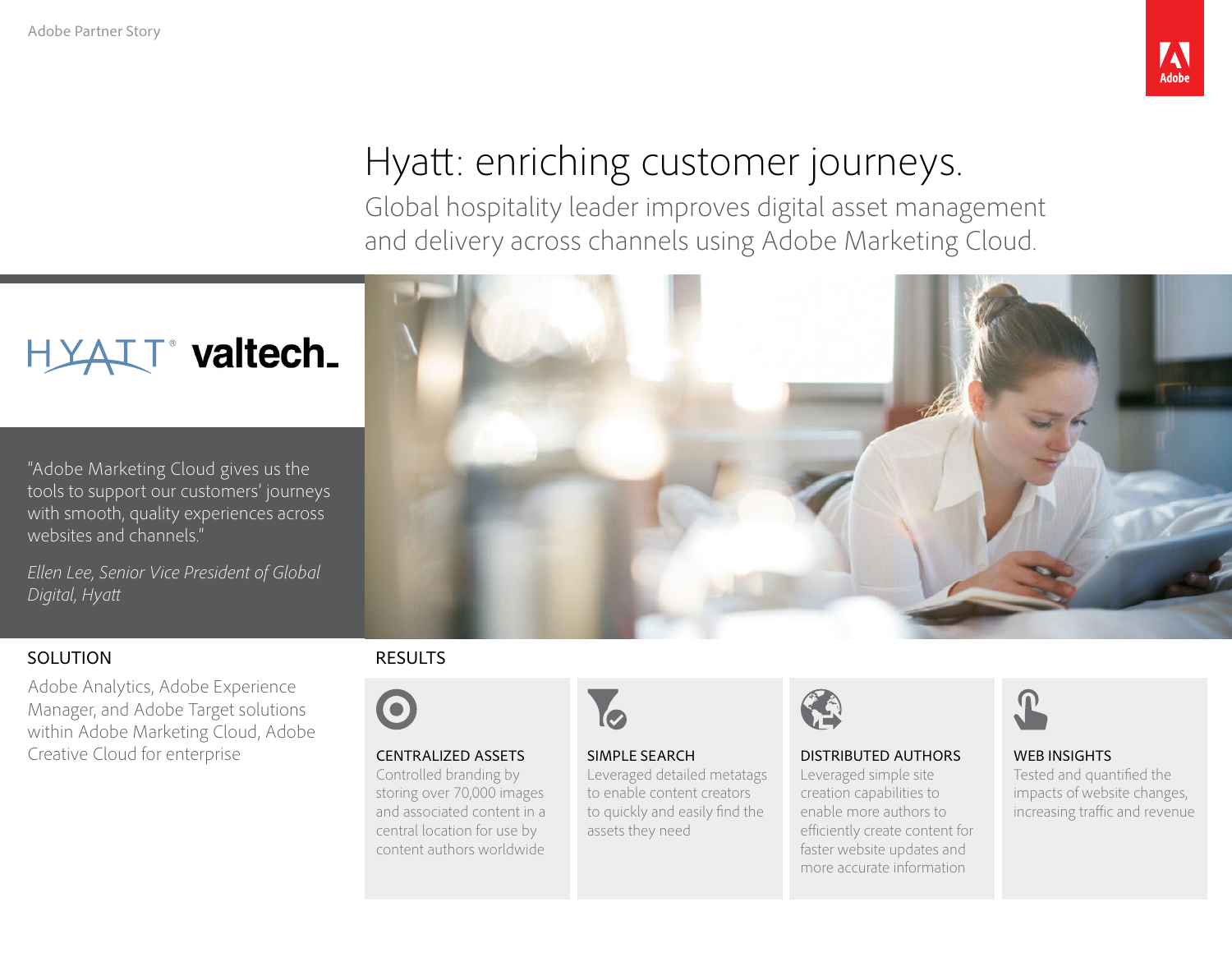Hyatt Hotels Corporation Established in 1957 Associates: More than 97,000 worldwide Chicago, Illinois *www.hyatt.com*

Valtech

Headquarted in Paris, France with 20 offices worldwide *www.valtech.com*

## CHALLENGES

- Deliver consistent customer journey across channels and devices
- Distribute content creation to a wide range of authors while maintaining centralized control
- Streamline workflow to upload and manage images

## Making guests feel at home

With more than 600 hotels, resorts, residences, and vacation properties in more than 50 countries, Hyatt Hotels Corporation is a global hospitality leader. Through eleven brands, Hyatt provides authentic hospitality and inventive services that address the diverse needs of its associates, owners, and guests alike.

A priority for Hyatt is delivering excellent experiences at every step of the customer journey to build lasting, positive relationships. "The customer journey for us begins as soon as a customer starts dreaming about her vacation," says Ellen Lee, Senior Vice President of Global Digital at Hyatt. "It then progresses into researching and booking the perfect property, having a great experience at one of our hotels, and then sharing those experiences with family and friends."

To support customers throughout their journeys—from dreaming to planning and experiencing—Hyatt wanted to deliver consistent, high-quality content across digital properties, channels, and devices. Central to accomplishing this was finding a way to effectively manage tens of thousands of approved assets used by content creators around the world.

Working with integrated marketing partner Valtech, Hyatt decided to adopt Adobe Experience Manager Assets and Sites capabilities within Adobe Marketing Cloud. Valtech engaged with Hyatt from the beginning, looking at requirements, evaluating current and future needs, and collaborating with Hyatt to enable teams to easily work with Adobe's cloud-based services. "Adobe Experience Manager Assets enable Hyatt to manage content in a centralized location to help ensure only current, approved content is used on websites, mobile apps, and on third-party travel sites," says Joshua Young, Vice President at Valtech.

## Centralizing asset control

With Adobe Experience Manager Assets, Hyatt stores approximately 70,000 approved images from properties worldwide. Equally importantly, the company stores associated details, such as photographer release forms, model release forms, legal notices, and other key documents. Having all image data in one location enables Hyatt to empower thousands of content creators company-wide with fast access to branded, quality images.

"It used to be difficult to manage images and ensure only approved content was used," says Frank Breithaupt, Director of eCommerce and Marketing Systems at Hyatt. "People were sending DVDs of photos to each other, emailing images, or uploading images one at a time to file-sharing services. We didn't have an efficient way to manage and control activities."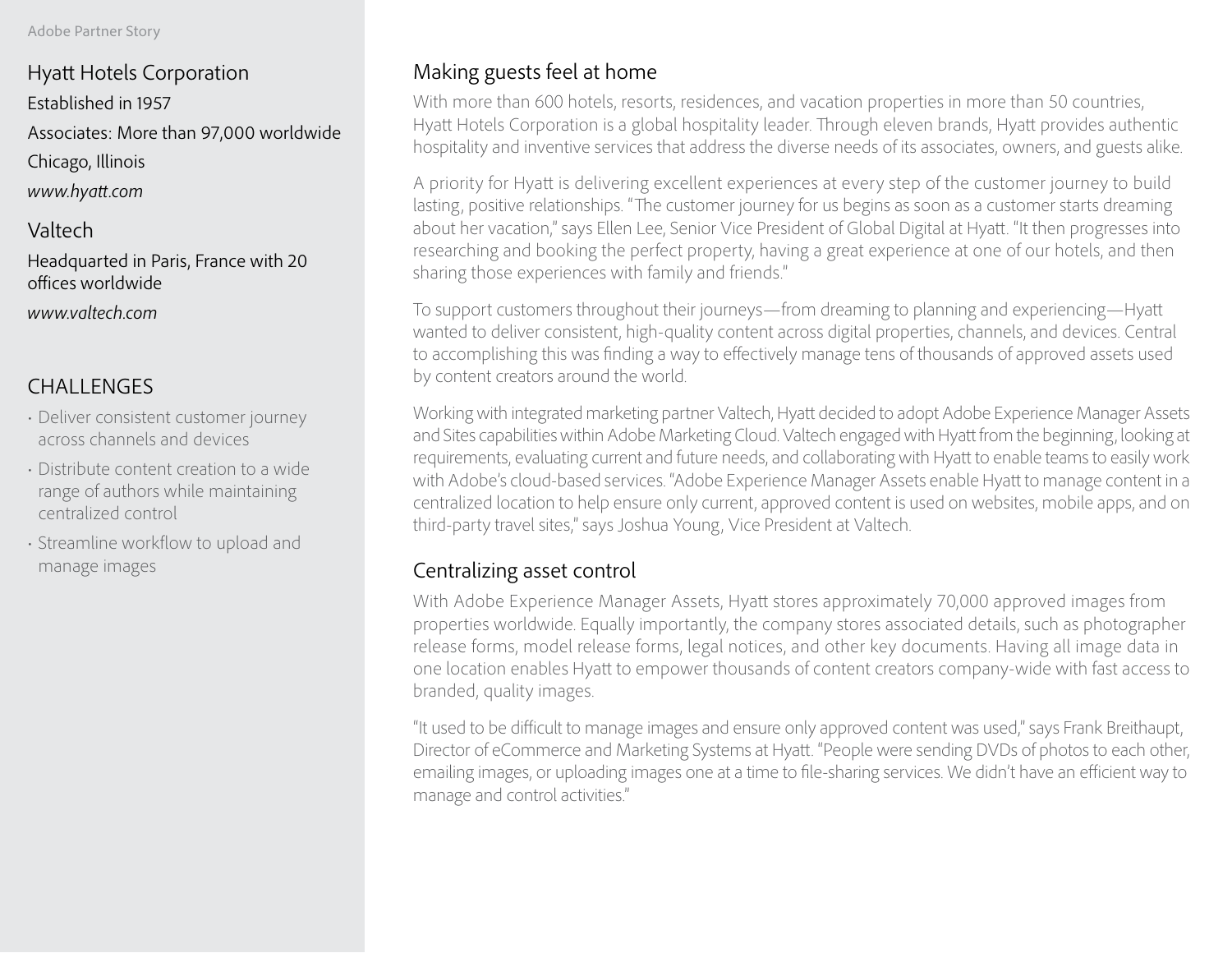#### Adobe Partner Story

"By using Adobe Experience Manager Assets, we can replace complex asset approval and management processes with simplified workflows that can be handled by a centralized team."

*Frank Breithaupt, Director of eCommerce and Marketing Systems, Hyatt* 

Combining Adobe Experience Manager with Adobe Creative Cloud, Hyatt streamlined image approval and uploading processes. Today, the creative team working at Hyatt headquarters receives images from authorized photographers and uses Adobe Bridge CC to quickly view, organize, and select hotel or lifestyle images to move along the approval process. Only photographs that meet Hyatt's high standards are uploaded to Experience Manager Assets.

Uploaded assets are then tagged using detailed metadata, so that content creators can easily identify pictures of their hotels or lifestyle images designed for specific website pages. Through this process, the centralized team at headquarters can maintain content brand consistency and unity for global audiences.

"By using Adobe Experience Manager Assets, we can replace complex asset approval and management processes with simplified workflows that can be handled by a centralized team," says Breithaupt.

Hyatt also uses Experience Manager Assets to coordinate the workflow for images pushed out to approved third-party travel sites, which help introduce Hyatt brands to new customers. Every night, Hyatt runs a workflow in Experience Manager to identify new and changed images, assembles a feed, and delivers that information to travel content distribution services and other channels. By using the Adobe solution to centralize asset management, Hyatt can eliminate what was once a challenging, time-consuming workflow for Hyatt teams.

## A welcoming experience

Hyatt teams frequently use Experience Manager Assets to support activities on corporate and individual property websites. Along with images and usage documentation, webpage templates are stored in Experience Manager Sites to provide a consistent look and feel across Hyatt web properties. "Those closest to our properties are most qualified to keep information like operating hours or room-rate specials up to date," says Breithaupt. "Adobe Experience Manager enables us to distribute authoring responsibilities across the company while maintaining a branded look."

Using Experience Manager Sites, content authors can drag assets into position on a template and publish pages with just a few clicks, eliminating the need to coordinate with developers or IT teams. As a result, small changes that once took weeks can be completed in just a few minutes, providing customers with the most up-to-date property information.